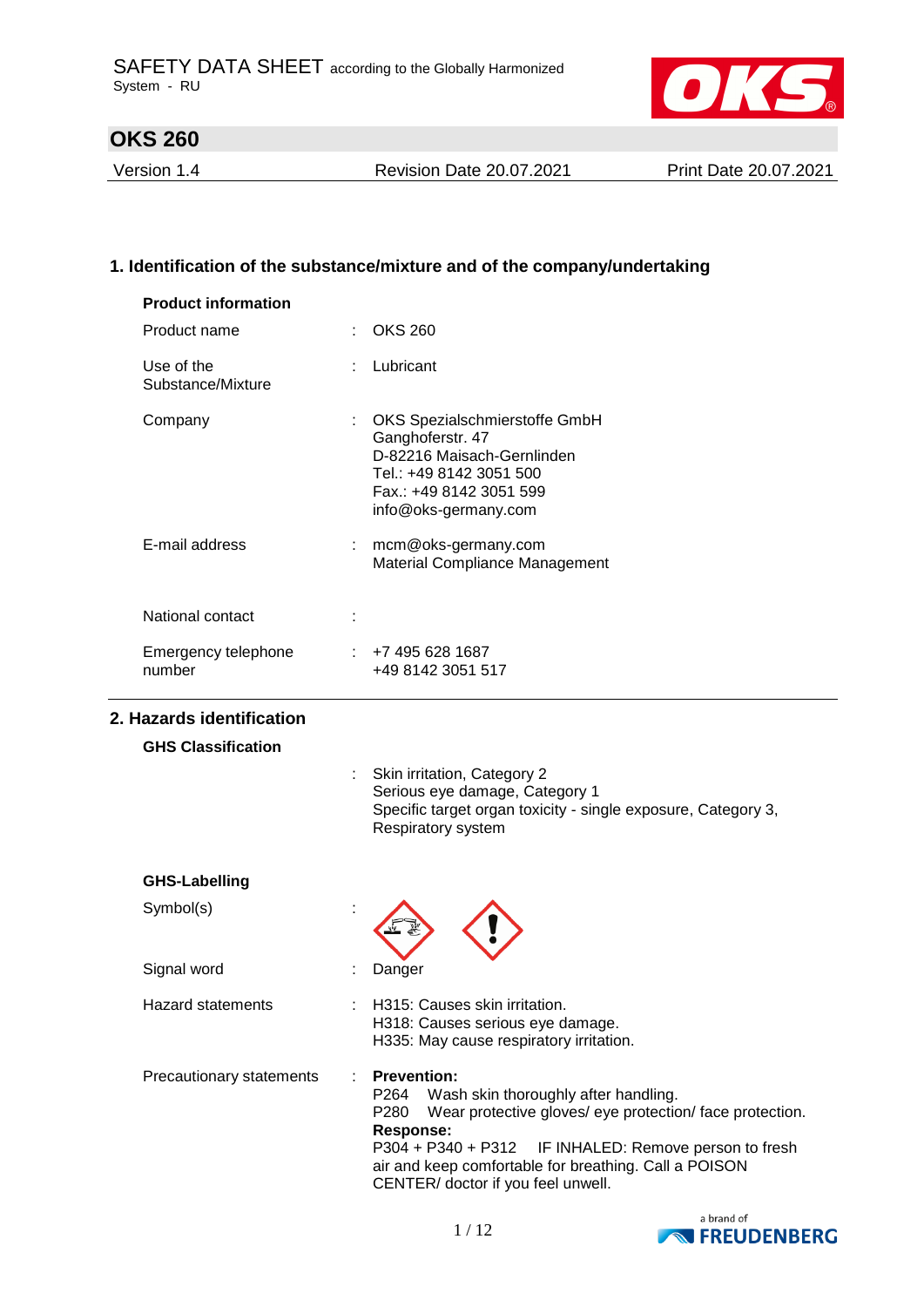

Version 1.4 Revision Date 20.07.2021 Print Date 20.07.2021

P305 + P351 + P338 + P310 IF IN EYES: Rinse cautiously with water for several minutes. Remove contact lenses, if present and easy to do. Continue rinsing. Immediately call a POISON CENTER/ doctor. **Storage:**  P403 + P233 Store in a well-ventilated place. Keep container tightly closed. P405 Store locked up.

### **3. Composition/information on ingredients**

Chemical nature : Mineral oil.

solid lubricant lithium soap

#### **Hazardous components**

| Chemical name              | CAS-No.    | Concentration <sup>[%]</sup> |
|----------------------------|------------|------------------------------|
| Distillates (petroleum),   | 64742-54-7 | $30 - 50$                    |
| hydrotreated heavy         |            |                              |
| paraffinic                 |            |                              |
| calcium dihydroxide        | 1305-62-0  | $20 - 30$                    |
| Distillates (petroleum),   | 64742-54-7 | $10 - 20$                    |
| hydrotreated heavy         |            |                              |
| paraffinic                 |            |                              |
| thiodiethylene bis[3-(3,5- | 41484-35-9 | $1 - 10$                     |
| di-tert-butyl-4-           |            |                              |
| hydroxyphenyl)propionate]  |            |                              |

#### **4. First aid measures**

| If inhaled              | Remove person to fresh air. If signs/symptoms continue, get<br>medical attention.<br>Keep patient warm and at rest.<br>If unconscious, place in recovery position and seek medical<br>advice.<br>Keep respiratory tract clear.<br>If breathing is irregular or stopped, administer artificial<br>respiration. |
|-------------------------|---------------------------------------------------------------------------------------------------------------------------------------------------------------------------------------------------------------------------------------------------------------------------------------------------------------|
| In case of skin contact | : Take off all contaminated clothing immediately.<br>Wash off immediately with soap and plenty of water.<br>Get medical attention immediately if irritation develops and<br>persists.<br>Wash clothing before reuse.<br>Thoroughly clean shoes before reuse.                                                  |

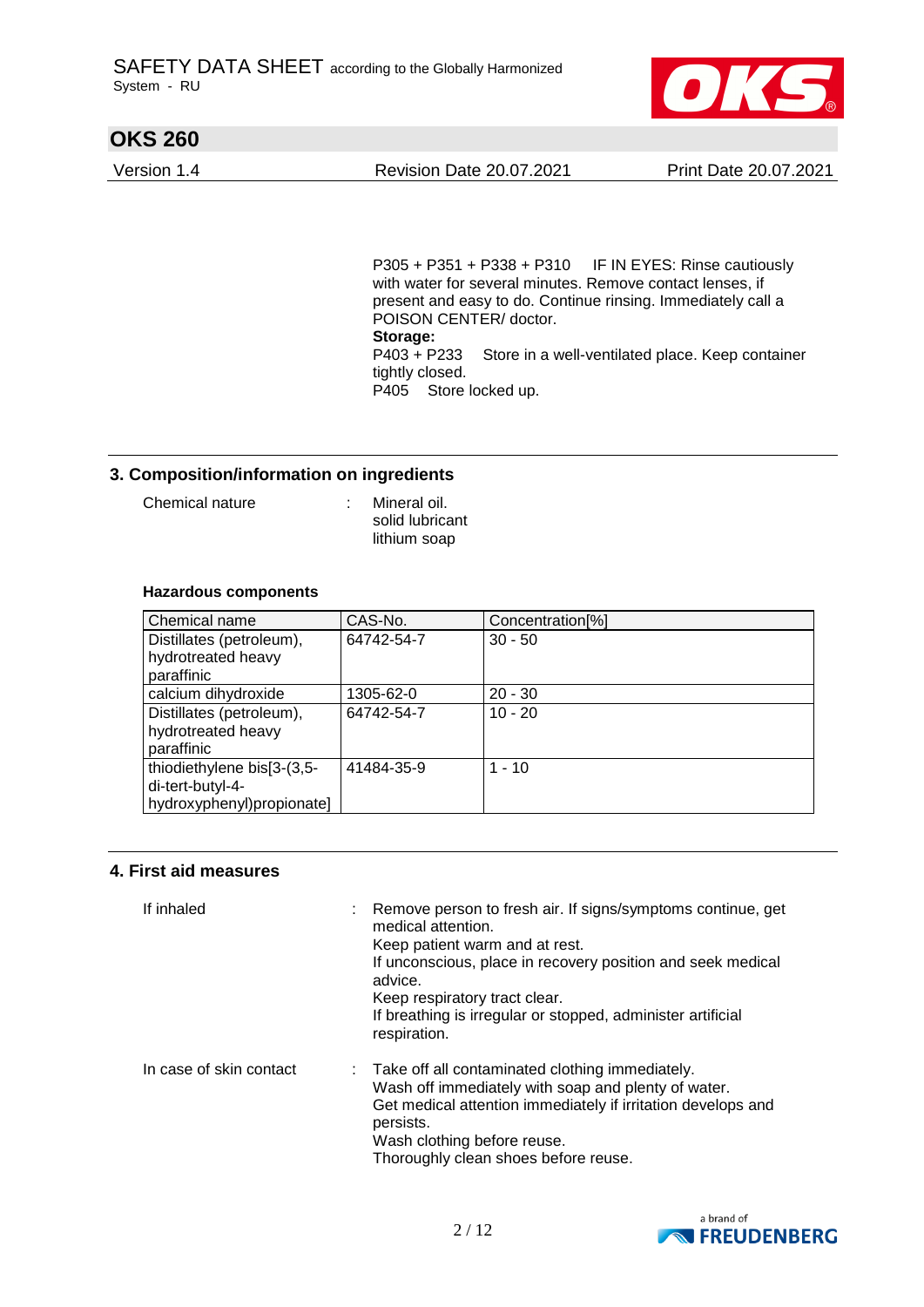

| <b>OKS 260</b>                    |                           |                                                                                                                                                                                                                                                      |                       |
|-----------------------------------|---------------------------|------------------------------------------------------------------------------------------------------------------------------------------------------------------------------------------------------------------------------------------------------|-----------------------|
| Version 1.4                       |                           | <b>Revision Date 20.07.2021</b>                                                                                                                                                                                                                      | Print Date 20.07.2021 |
|                                   |                           |                                                                                                                                                                                                                                                      |                       |
| In case of eye contact            |                           | Rinse immediately with plenty of water, also under the eyelids,<br>for at least 10 minutes.<br>Get medical attention immediately.                                                                                                                    |                       |
| If swallowed                      |                           | Move the victim to fresh air.<br>If unconscious, place in recovery position and seek medical<br>advice.<br>Keep respiratory tract clear.<br>Do not induce vomiting without medical advice.<br>Never give anything by mouth to an unconscious person. |                       |
| Notes to physician                |                           |                                                                                                                                                                                                                                                      |                       |
| Symptoms                          |                           | Skin contact may provoke the following symptoms:<br>Erythema                                                                                                                                                                                         |                       |
| <b>Risks</b>                      |                           | Causes skin irritation.                                                                                                                                                                                                                              |                       |
| Treatment                         |                           | Treat symptomatically.                                                                                                                                                                                                                               |                       |
| 5. Firefighting measures          |                           |                                                                                                                                                                                                                                                      |                       |
| Suitable extinguishing<br>media   | $\mathbb{R}^{\mathbb{Z}}$ | Use water spray, alcohol-resistant foam, dry chemical or<br>carbon dioxide.                                                                                                                                                                          |                       |
| Unsuitable extinguishing<br>media | ÷                         | High volume water jet                                                                                                                                                                                                                                |                       |
| Hoperation combustion             |                           | . Corpor ovideo                                                                                                                                                                                                                                      |                       |

| Unsuitable extinguishing<br>media                | : High volume water jet                                                                                                                                                               |
|--------------------------------------------------|---------------------------------------------------------------------------------------------------------------------------------------------------------------------------------------|
| Hazardous combustion<br>products                 | : Carbon oxides<br>Sulphur oxides<br>Oxides of phosphorus<br>Metal oxides                                                                                                             |
| Special protective<br>equipment for firefighters | $\therefore$ In the event of fire, wear self-contained breathing apparatus.<br>Use personal protective equipment.<br>Exposure to decomposition products may be a hazard to<br>health. |
| Further information                              | Standard procedure for chemical fires.<br>Collect contaminated fire extinguishing water separately. This<br>must not be discharged into drains.                                       |

## **6. Accidental release measures**

| Personal precautions | Evacuate personnel to safe areas.                            |
|----------------------|--------------------------------------------------------------|
|                      | Use the indicated respiratory protection if the occupational |
|                      | exposure limit is exceeded and/or in case of product release |

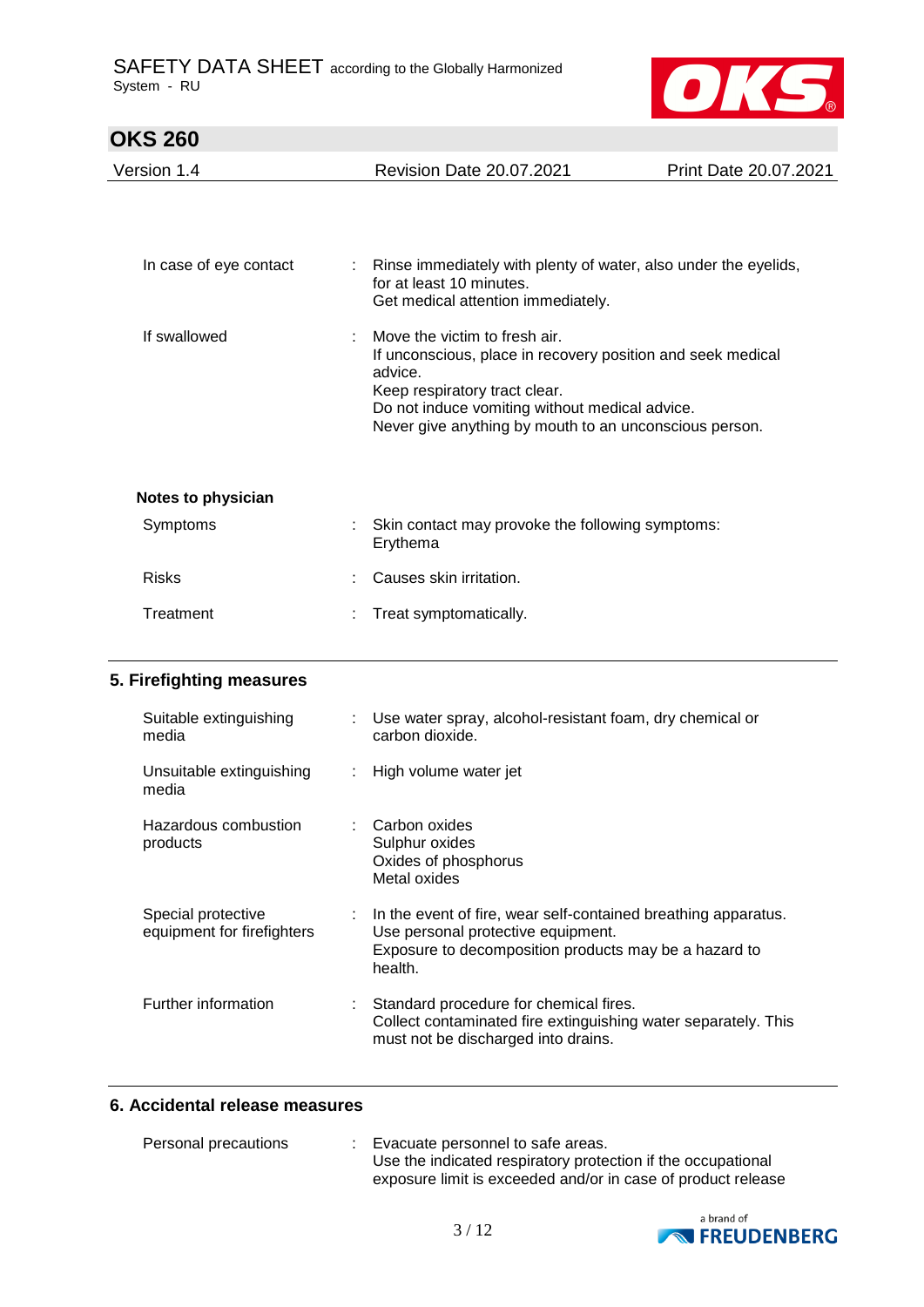

| <b>OKS 260</b>                                   |  |                                                                                                                                                                                                                                                                                                                                                                                                                                                                                                                                                                                                                                                           |                       |
|--------------------------------------------------|--|-----------------------------------------------------------------------------------------------------------------------------------------------------------------------------------------------------------------------------------------------------------------------------------------------------------------------------------------------------------------------------------------------------------------------------------------------------------------------------------------------------------------------------------------------------------------------------------------------------------------------------------------------------------|-----------------------|
| Version 1.4                                      |  | <b>Revision Date 20.07.2021</b>                                                                                                                                                                                                                                                                                                                                                                                                                                                                                                                                                                                                                           | Print Date 20.07.2021 |
|                                                  |  |                                                                                                                                                                                                                                                                                                                                                                                                                                                                                                                                                                                                                                                           |                       |
|                                                  |  | (dust).<br>Do not breathe vapours, aerosols.<br>Refer to protective measures listed in sections 7 and 8.                                                                                                                                                                                                                                                                                                                                                                                                                                                                                                                                                  |                       |
| Environmental precautions                        |  | Do not allow contact with soil, surface or ground water.<br>If the product contaminates rivers and lakes or drains inform<br>respective authorities.                                                                                                                                                                                                                                                                                                                                                                                                                                                                                                      |                       |
| Methods for cleaning up                          |  | Clean up promptly by sweeping or vacuum.<br>Keep in suitable, closed containers for disposal.                                                                                                                                                                                                                                                                                                                                                                                                                                                                                                                                                             |                       |
| 7. Handling and storage                          |  |                                                                                                                                                                                                                                                                                                                                                                                                                                                                                                                                                                                                                                                           |                       |
| Handling                                         |  |                                                                                                                                                                                                                                                                                                                                                                                                                                                                                                                                                                                                                                                           |                       |
| Advice on safe handling                          |  | Do not use in areas without adequate ventilation.<br>In case of insufficient ventilation, wear suitable respiratory<br>equipment.<br>Avoid contact with skin and eyes.<br>For personal protection see section 8.<br>Smoking, eating and drinking should be prohibited in the<br>application area.<br>Wash hands and face before breaks and immediately after<br>handling the product.<br>Do not get in eyes or mouth or on skin.<br>Do not get on skin or clothing.<br>Do not ingest.<br>Do not repack.<br>These safety instructions also apply to empty packaging which<br>may still contain product residues.<br>Keep container closed when not in use. |                       |
| <b>Storage</b>                                   |  |                                                                                                                                                                                                                                                                                                                                                                                                                                                                                                                                                                                                                                                           |                       |
| Requirements for storage<br>areas and containers |  | Store in original container.<br>Keep container closed when not in use.<br>Keep in a dry, cool and well-ventilated place.<br>Containers which are opened must be carefully resealed and<br>kept upright to prevent leakage.<br>Store in accordance with the particular national regulations.<br>Keep in properly labelled containers.                                                                                                                                                                                                                                                                                                                      |                       |

## **8. Exposure controls/personal protection**

## **Components with workplace control parameters**

| Components | CAS-No.   | Value | Control<br>parameters | Update     | Basis  |
|------------|-----------|-------|-----------------------|------------|--------|
| calcium    | 1305-62-0 | MPC-  | $2 \text{ ma/m}$ 3    | 2018-04-23 | RU OEL |

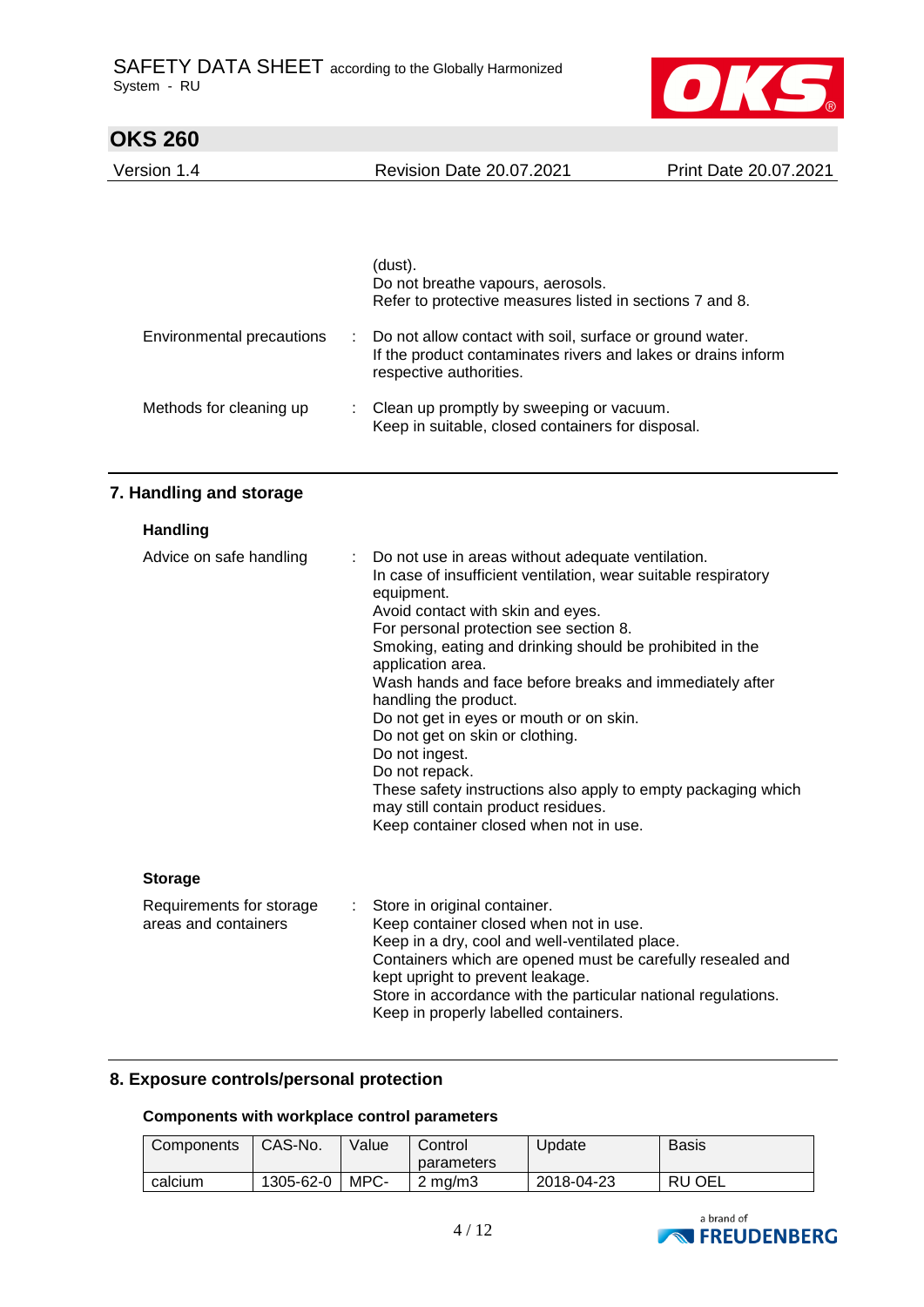

Version 1.4 Revision Date 20.07.2021 Print Date 20.07.2021

| dihydroxide                                                                            |                | <b>STEL</b>         |               |            |               |
|----------------------------------------------------------------------------------------|----------------|---------------------|---------------|------------|---------------|
| thiodiethylen<br>e bis[3-(3,5-<br>di-tert-butyl-<br>4-<br>hydroxyphen<br>yl)propionate | 41484-35-<br>9 | MPC-<br><b>STEL</b> | $10$ mg/m $3$ | 2018-04-23 | <b>RU OEL</b> |

### **Engineering measures**

Effective exhaust ventilation system

| Personal protective equipment |  |                                                                                                                                                                                                                                                                                                           |  |  |  |
|-------------------------------|--|-----------------------------------------------------------------------------------------------------------------------------------------------------------------------------------------------------------------------------------------------------------------------------------------------------------|--|--|--|
| Respiratory protection        |  | Not required; except in case of aerosol formation.<br>Filter type A-P                                                                                                                                                                                                                                     |  |  |  |
| Hand protection               |  | <b>Fluorinated rubber</b><br>Manufacturer, importer, supplier: Class 1<br>Break through time: > 10 min<br>Wear protective gloves.<br>The break through time depends amongst other things on the<br>material, the thickness and the type of glove and therefore has<br>to be measured for each case.       |  |  |  |
| Eye protection                |  | Tightly fitting safety goggles                                                                                                                                                                                                                                                                            |  |  |  |
| Hygiene measures              |  | Wash face, hands and any exposed skin thoroughly after<br>handling.                                                                                                                                                                                                                                       |  |  |  |
| Protective measures           |  | The type of protective equipment must be selected according<br>to the concentration and amount of the dangerous substance<br>at the specific workplace.<br>Choose body protection in relation to its type, to the<br>concentration and amount of dangerous substances, and to the<br>specific work-place. |  |  |  |

## **9. Physical and chemical properties**

| Appearance     |                             |  |  |  |
|----------------|-----------------------------|--|--|--|
| Form<br>Colour | : paste<br>: white<br>beige |  |  |  |
| Odour          | : odourless                 |  |  |  |

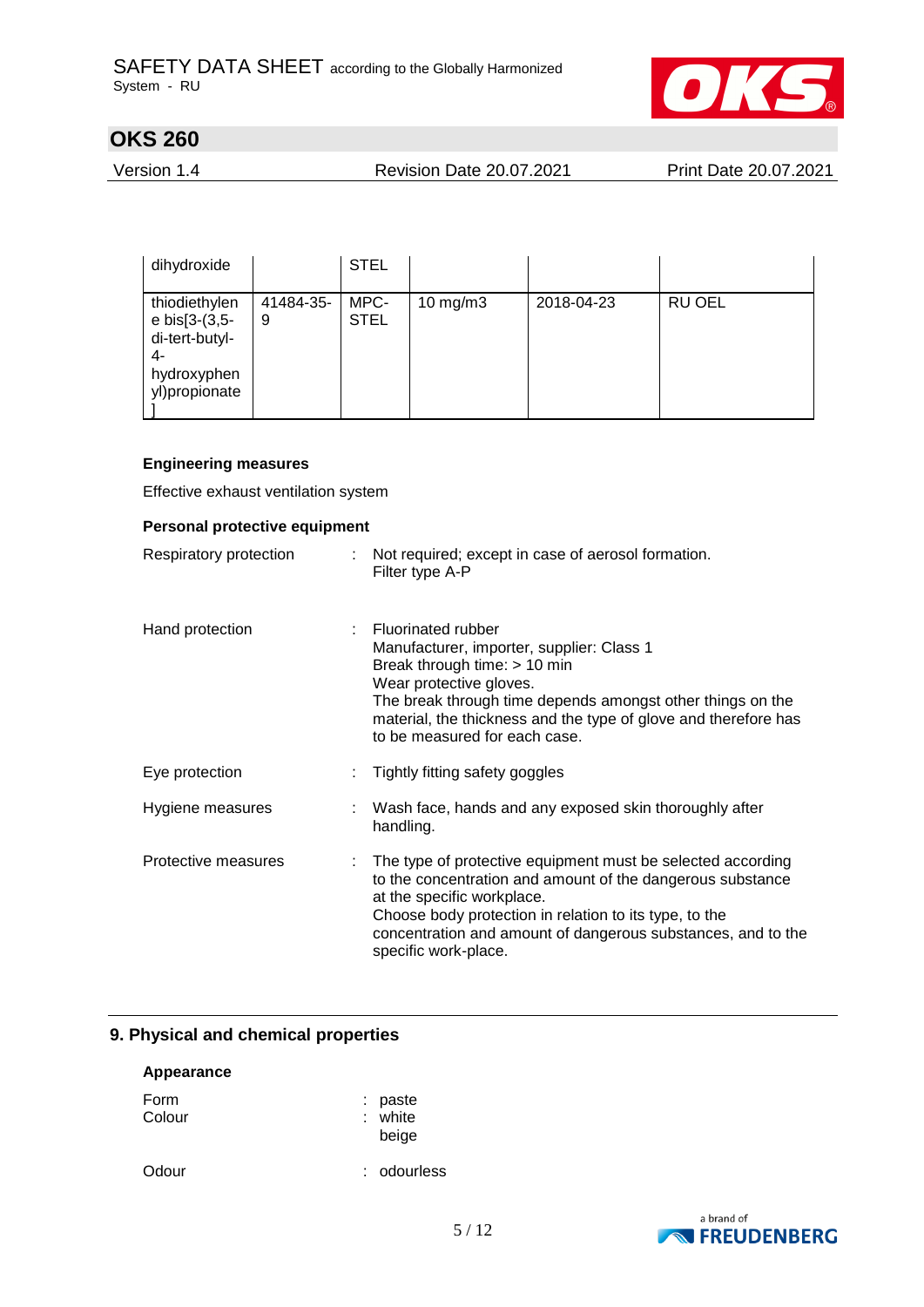

Version 1.4 Revision Date 20.07.2021 Print Date 20.07.2021

| Safety data                                   |                                                                     |
|-----------------------------------------------|---------------------------------------------------------------------|
| Flash point                                   | : Note: Not applicable                                              |
| Ignition temperature                          | : Remarks: No data available                                        |
| Lower explosion limit                         | : Note: No data available                                           |
| Upper explosion limit                         | Note: No data available                                             |
| Flammability (solid, gas)                     | : Combustible Solids                                                |
| Oxidizing properties                          | : Note: No data available                                           |
| Auto-ignition temperature                     | : Note: not auto-flammable                                          |
| pH                                            | Note: Not applicable<br>substance/mixture is non-soluble (in water) |
| Drop point                                    | : 150 °C<br>at 1.013,00 hPa                                         |
| Boiling point/boiling range                   | : Note: No data available                                           |
| Sublimation point                             | : Note: No data available                                           |
| Vapour pressure                               | : $< 0,001$ hPa<br>at 20 $\degree$ C                                |
| Density                                       | 1,25 $g/cm3$<br>t.<br>at 20 $\degree$ C                             |
| <b>Bulk density</b>                           | Note: No data available                                             |
| Water solubility                              | Note: insoluble                                                     |
| Partition coefficient: n-                     | : Note: No data available                                           |
| octanol/water<br>Solubility in other solvents | : Note: No data available                                           |
| Viscosity, dynamic                            | Note: No data available                                             |
| Viscosity, kinematic                          | Note: Not applicable                                                |
| Relative vapour density                       | Note: No data available                                             |
| Evaporation rate                              | Note: No data available                                             |

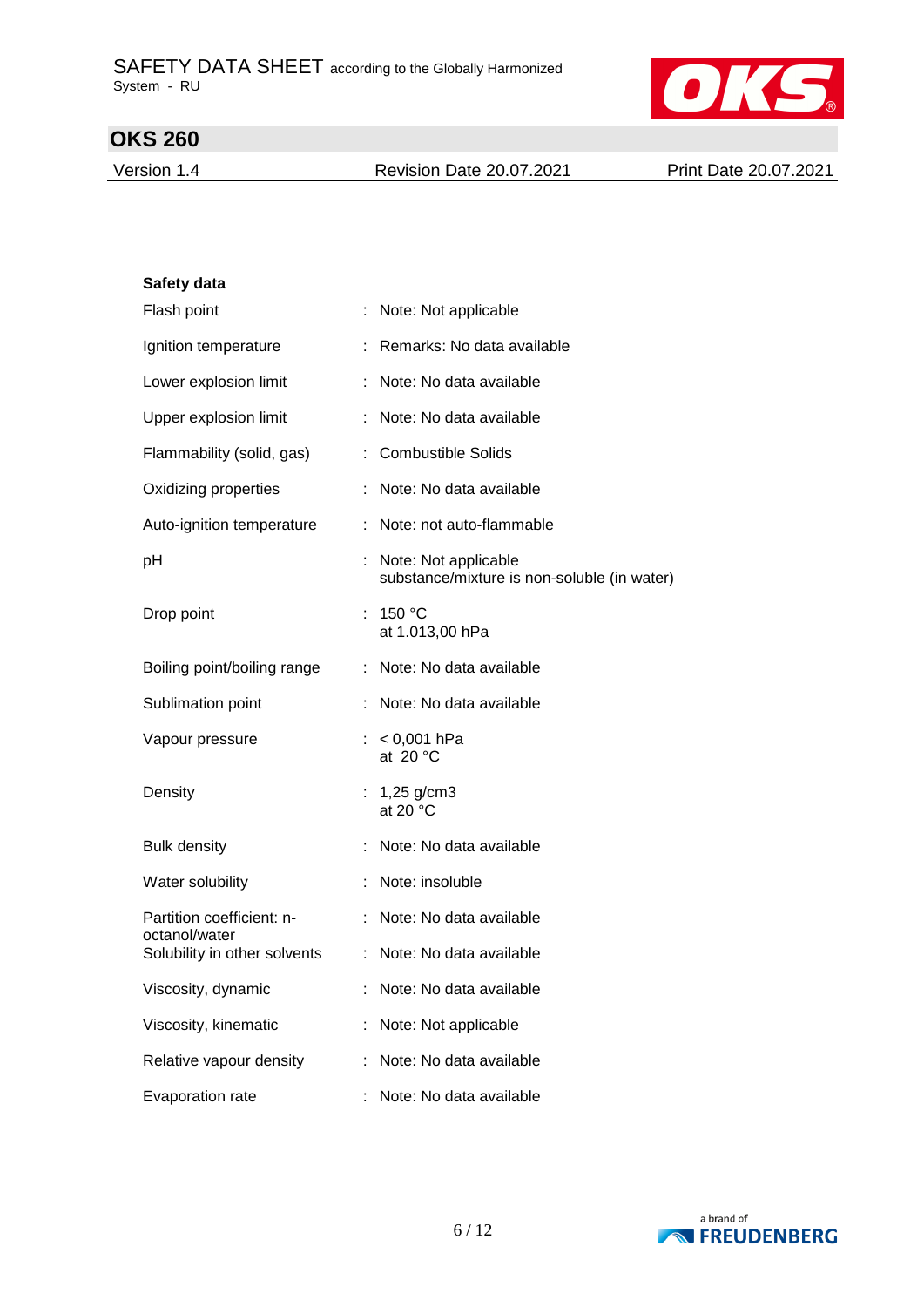

Version 1.4 Revision Date 20.07.2021 Print Date 20.07.2021

## **10. Stability and reactivity**

| Conditions to avoid                 | : No conditions to be specially mentioned.                    |
|-------------------------------------|---------------------------------------------------------------|
| Materials to avoid                  | : No materials to be especially mentioned.                    |
| Hazardous decomposition<br>products | : No decomposition if stored and applied as directed.         |
| Thermal decomposition               | : Note: No data available                                     |
| Hazardous reactions                 | : No dangerous reaction known under conditions of normal use. |

## **11. TOXICOLOGICAL INFORMATION**

| <b>Acute toxicity</b>                                                              |  |                                                                                                        |
|------------------------------------------------------------------------------------|--|--------------------------------------------------------------------------------------------------------|
| Acute oral toxicity                                                                |  | Remarks: This information is not available.                                                            |
| Acute inhalation toxicity                                                          |  | : Remarks: Irritating to respiratory system.                                                           |
|                                                                                    |  | : Symptoms: Inhalation may provoke the following symptoms:,<br>Local irritation, Respiratory disorders |
| Acute dermal toxicity<br>Distillates (petroleum),<br>hydrotreated heavy paraffinic |  | : LD50 Dermal: $> 5.000$ mg/kg<br>Species: Rabbit                                                      |
| calcium dihydroxide                                                                |  | : LD50: $> 2.500$ mg/kg<br>Species: Rabbit<br>Method: OECD Test Guideline 402                          |
| Distillates (petroleum),<br>hydrotreated heavy paraffinic                          |  | : LD50: $> 5.000$ mg/kg<br>Species: Rabbit<br>Method: OECD Test Guideline 402                          |
| thiodiethylene bis[3-(3,5-di-<br>tert-butyl-4-<br>hydroxyphenyl)propionate]        |  | : LD50: $> 2.000$ mg/kg<br>Species: Rat<br>Method: OECD Test Guideline 402                             |
| <b>Skin corrosion/irritation</b>                                                   |  |                                                                                                        |
| Skin irritation                                                                    |  | : Remarks: Irritating to skin.                                                                         |
| Serious eye damage/eye irritation                                                  |  |                                                                                                        |
| Eye irritation                                                                     |  | : Remarks: Risk of serious damage to eyes.                                                             |

#### **Respiratory or skin sensitisation**

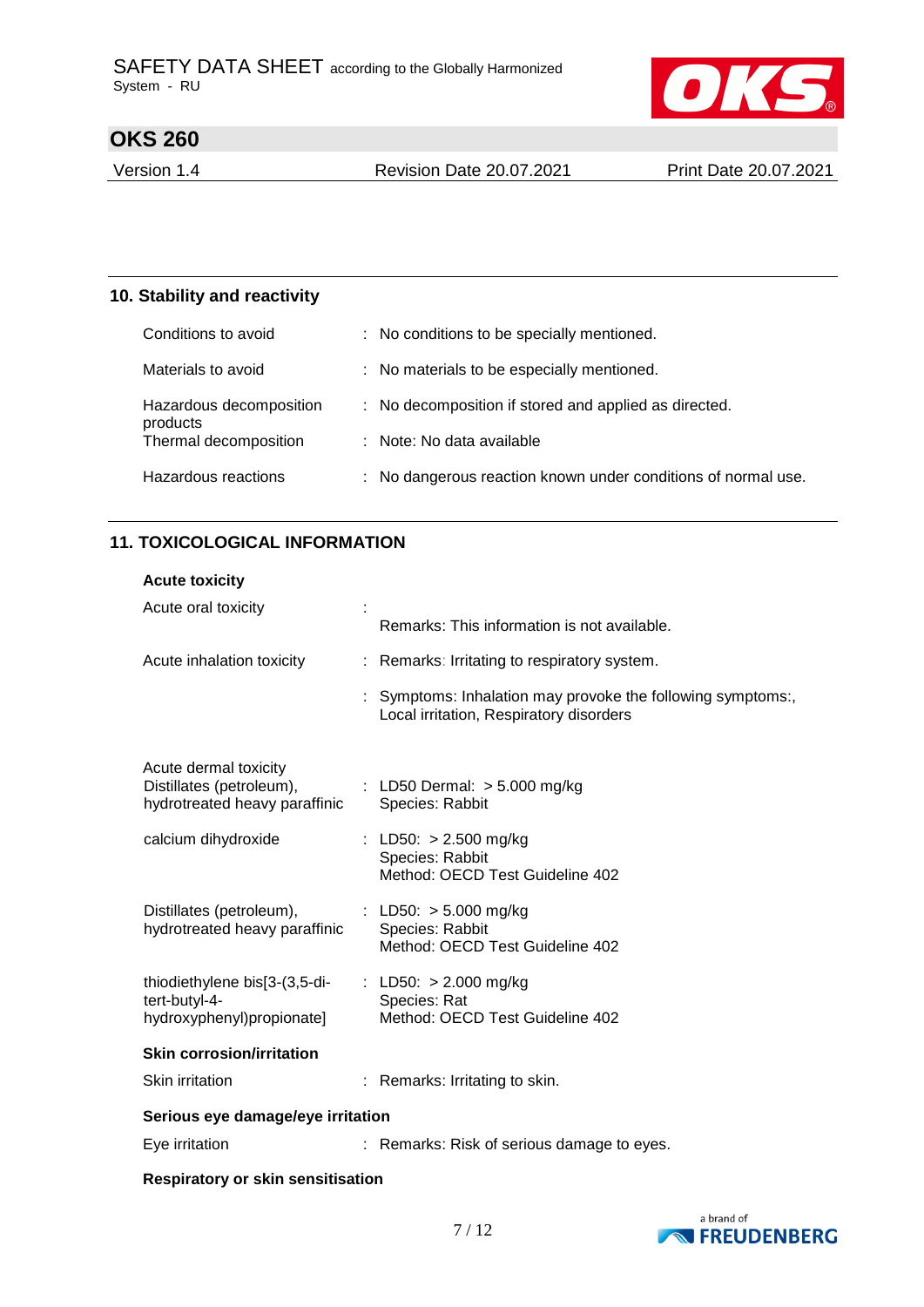

| Version 1.4                                                                                                      | <b>Revision Date 20.07.2021</b>                      | Print Date 20.07.2021 |
|------------------------------------------------------------------------------------------------------------------|------------------------------------------------------|-----------------------|
|                                                                                                                  |                                                      |                       |
|                                                                                                                  |                                                      |                       |
| Sensitisation                                                                                                    | : Remarks: This information is not available.        |                       |
| <b>Germ cell mutagenicity</b>                                                                                    |                                                      |                       |
| Genotoxicity in vitro                                                                                            | : Remarks: No data available                         |                       |
| Genotoxicity in vivo                                                                                             | : Remarks: No data available                         |                       |
| <b>Germ cell mutagenicity</b>                                                                                    |                                                      |                       |
| <b>Remarks</b><br>thiodiethylene bis[3-(3,5-di-<br>tert-butyl-4-<br>hydroxyphenyl)propionate]<br>Carcinogenicity | : Animal testing did not show any mutagenic effects. |                       |
| <b>Remarks</b>                                                                                                   |                                                      |                       |

| nguano<br>Distillates (petroleum),<br>hydrotreated heavy paraffinic<br>calcium dihydroxide                                               | $:$ Not classifiable as a human carcinogen.             |
|------------------------------------------------------------------------------------------------------------------------------------------|---------------------------------------------------------|
|                                                                                                                                          | : No evidence of carcinogenicity in animal studies.     |
| Distillates (petroleum),<br>hydrotreated heavy paraffinic<br>thiodiethylene bis[3-(3,5-di-<br>tert-butyl-4-<br>hydroxyphenyl)propionate] | : Not classifiable as a human carcinogen.               |
|                                                                                                                                          | : Animal testing did not show any carcinogenic effects. |
| Teratogenicity<br>thiodiethylene bis[3-(3,5-di-<br>tert-butyl-4-<br>hydroxyphenyl)propionate]<br><b>Teratogenicity</b>                   | : Species: Rat<br><b>Application Route: Oral</b>        |
| Remarks<br><b>Teratogenicity</b><br><b>Teratogenicity</b><br>calcium dihydroxide                                                         | : No effects on or via lactation                        |
|                                                                                                                                          | No toxicity to reproduction                             |
| Distillates (petroleum),                                                                                                                 | : No toxicity to reproduction                           |

hydrotreated heavy paraffinic thiodiethylene bis[3-(3,5-ditert-butyl-4 hydroxyphenyl)propionate] : Animal testing did not show any effects on foetal development. No toxicity to reproduction

### **Target Organ Systemic Toxicant - Single exposure**

| calcium dihydroxide                                                         |  | : Remarks: May cause respiratory irritation.                                                                 |
|-----------------------------------------------------------------------------|--|--------------------------------------------------------------------------------------------------------------|
| thiodiethylene bis[3-(3,5-di-<br>tert-butyl-4-<br>hydroxyphenyl)propionate] |  | : Remarks: The substance or mixture is not classified as<br>specific target organ toxicant, single exposure. |
| <b>Target Organ Systemic Toxicant - Repeated exposure</b>                   |  |                                                                                                              |

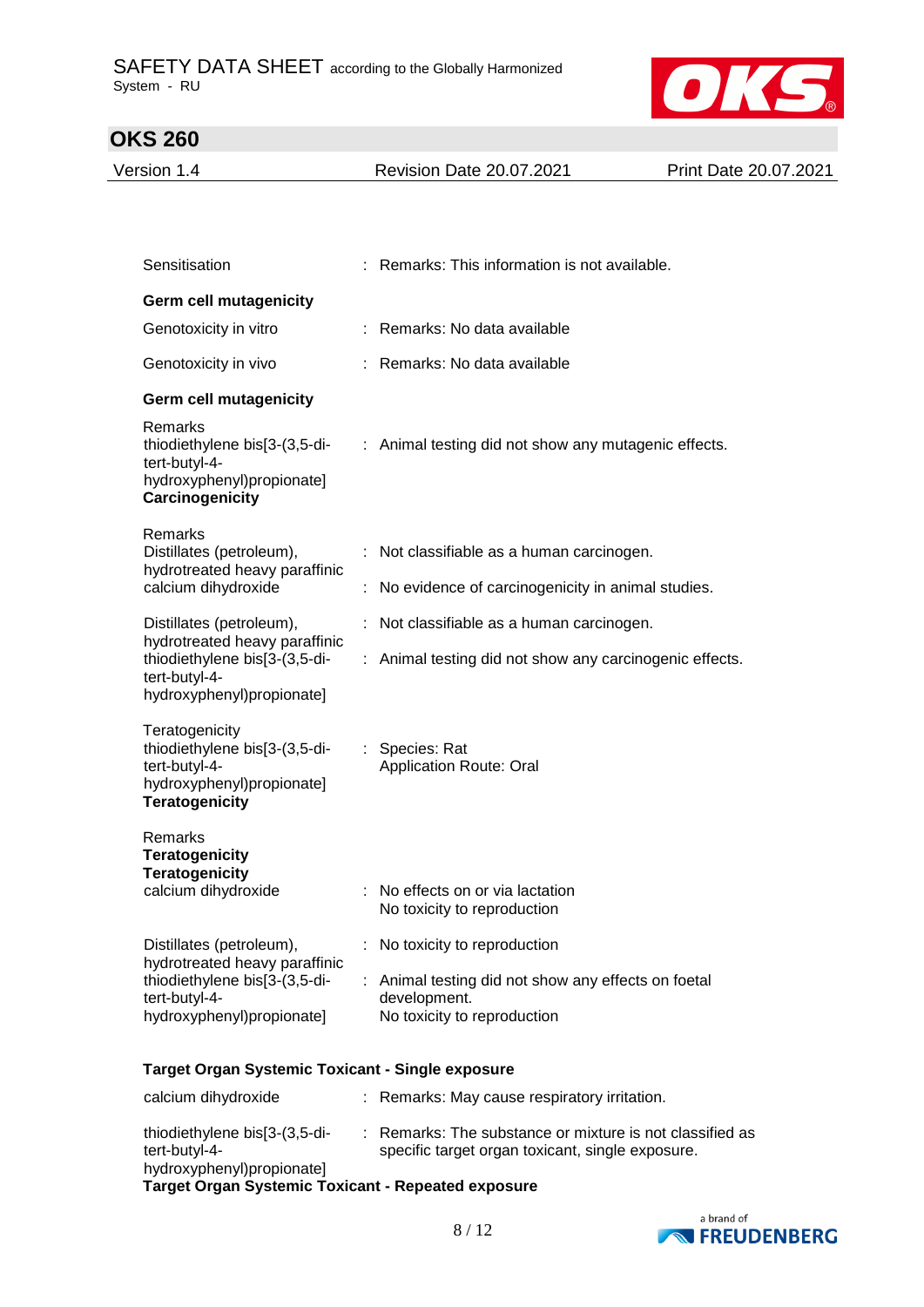

| <b>OKS 260</b>                                            |                                                                                                                                                                           |                       |
|-----------------------------------------------------------|---------------------------------------------------------------------------------------------------------------------------------------------------------------------------|-----------------------|
| Version 1.4                                               | <b>Revision Date 20.07.2021</b>                                                                                                                                           | Print Date 20.07.2021 |
|                                                           |                                                                                                                                                                           |                       |
|                                                           |                                                                                                                                                                           |                       |
|                                                           | This information is not available.                                                                                                                                        |                       |
| <b>Target Organ Systemic Toxicant - Repeated exposure</b> |                                                                                                                                                                           |                       |
| <b>Aspiration hazard</b>                                  |                                                                                                                                                                           |                       |
| Aspiration toxicity                                       | : This information is not available.                                                                                                                                      |                       |
| Further information                                       | Ingestion causes irritation of upper respiratory system and<br>gastrointestinal disturbance.                                                                              |                       |
| 12. Ecological information                                |                                                                                                                                                                           |                       |
| <b>Ecotoxicity effects</b>                                |                                                                                                                                                                           |                       |
| Toxicity to fish                                          | Remarks:<br>Harmful to aquatic organisms, may cause long-term adverse<br>effects in the aquatic environment.                                                              |                       |
| Toxicity to daphnia and other<br>aquatic invertebrates    | $:$ Remarks:<br>No data available                                                                                                                                         |                       |
| Toxicity to algae                                         | Remarks:<br>No data available                                                                                                                                             |                       |
| Toxicity to bacteria                                      | : Remarks:<br>No data available                                                                                                                                           |                       |
| calcium dihydroxide                                       | Toxicity to daphnia and other aquatic invertebrates (Chronic toxicity)<br>: NOEC: 32 mg/l<br>Exposure time: 14 d<br>Species: Crangon crangon (shrimp)<br>semi-static test |                       |
| Distillates (petroleum),<br>hydrotreated heavy paraffinic | : NOEC: $10 \text{ mg/l}$<br>Exposure time: 21 d<br>Species: Daphnia magna (Water flea)<br>semi-static test<br>Method: OECD Test Guideline 211                            |                       |
| thiodiethylene bis[3-(3,5-di-                             | : NOEC: $> 10$ mg/l                                                                                                                                                       |                       |

thiodiethylene bis[3-(3,5-ditert-butyl-4 hydroxyphenyl)propionate] : NOEC: > 10 mg/l Exposure time: 21 d Species: Daphnia magna (Water flea) Method: OECD Test Guideline 211

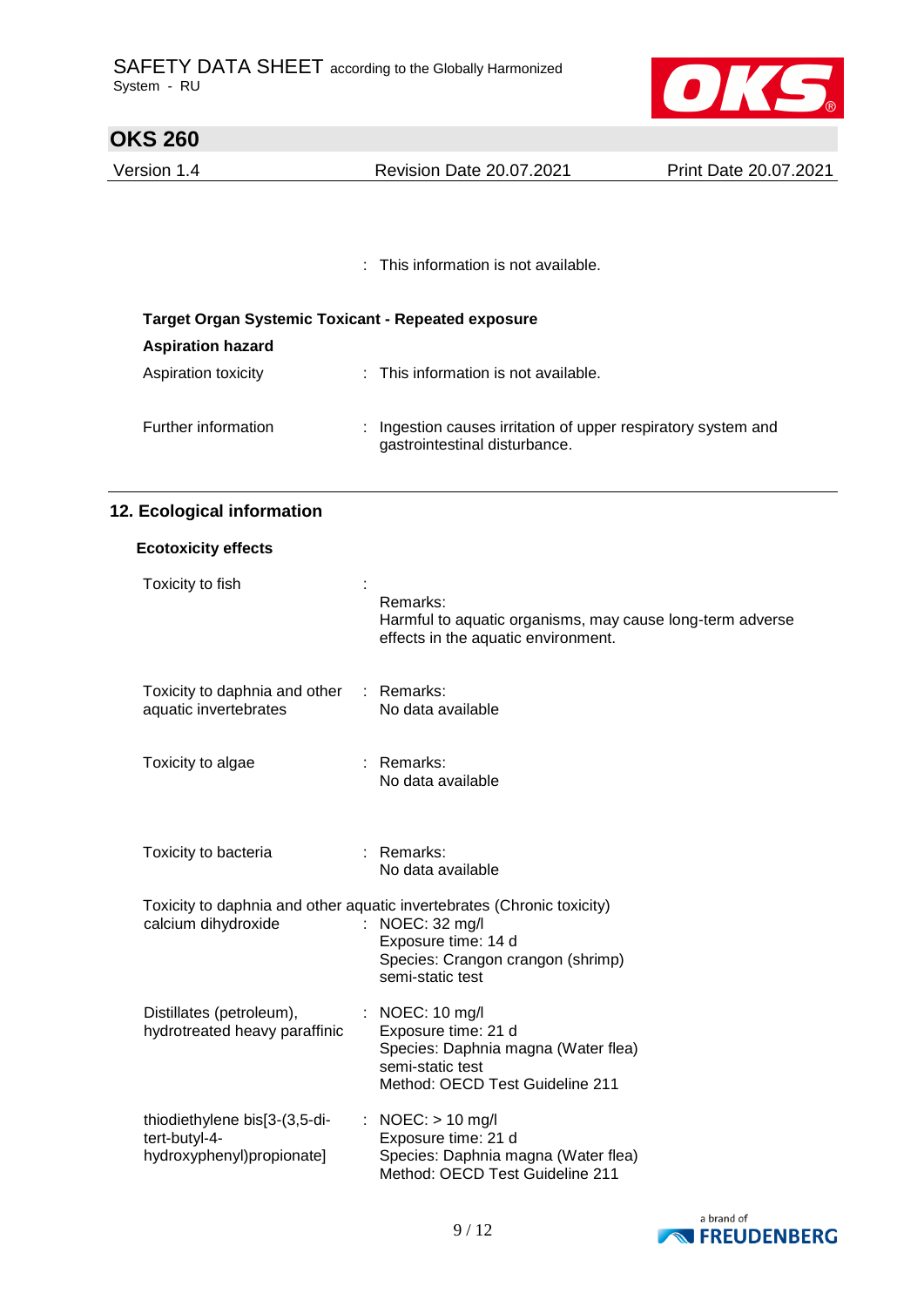

Version 1.4 Revision Date 20.07.2021 Print Date 20.07.2021

### **Elimination information (persistence and degradability)**

| Bioaccumulation                                                                                          |   | : Remarks:<br>This mixture contains no substance considered to be<br>persistent, bioaccumulating and toxic (PBT).<br>This mixture contains no substance considered to be very<br>persistent and very bioaccumulating (vPvB). |
|----------------------------------------------------------------------------------------------------------|---|------------------------------------------------------------------------------------------------------------------------------------------------------------------------------------------------------------------------------|
| <b>Mobility</b>                                                                                          |   | : Remarks:<br>No data available                                                                                                                                                                                              |
| Distribution among<br>environmental compartments                                                         |   | : Remarks:<br>No data available                                                                                                                                                                                              |
| Biodegradability                                                                                         |   | : Remarks:<br>No data available                                                                                                                                                                                              |
| Physico-chemical<br>removability                                                                         |   | : Remarks:<br>No data available                                                                                                                                                                                              |
| <b>Further information on ecology</b>                                                                    |   |                                                                                                                                                                                                                              |
| Short-term (acute) aquatic hazard<br>tert-butyl-4-<br>hydroxyphenyl)propionate]                          |   | thiodiethylene bis[3-(3,5-di- : This product has no known ecotoxicological effects.                                                                                                                                          |
| Long-term (chronic) aquatic hazard                                                                       |   | thiodiethylene bis[3-(3,5-di- : This product has no known ecotoxicological effects.                                                                                                                                          |
| tert-butyl-4-<br>hydroxyphenyl)propionate]<br>thiodiethylene bis[3-(3,5-di-                              | ÷ |                                                                                                                                                                                                                              |
| tert-butyl-4-<br>hydroxyphenyl)propionate]<br>thiodiethylene bis[3-(3,5-di-<br>tert-butyl-4-             |   |                                                                                                                                                                                                                              |
| hydroxyphenyl)propionate]<br>thiodiethylene bis[3-(3,5-di-<br>tert-butyl-4-<br>hydroxyphenyl)propionate] |   |                                                                                                                                                                                                                              |
| Results of PBT assessment                                                                                |   |                                                                                                                                                                                                                              |
| Distillates (petroleum),<br>hydrotreated heavy paraffinic                                                |   | Non-classified vPvB substance, Non-classified PBT substance                                                                                                                                                                  |
| thiodiethylene bis[3-(3,5-di-<br>tert-butyl-4-                                                           |   | Non-classified PBT substance, Non-classified vPvB substance                                                                                                                                                                  |
| hydroxyphenyl)propionate]<br>Additional ecological                                                       |   | Harmful to aquatic life with long lasting effects.                                                                                                                                                                           |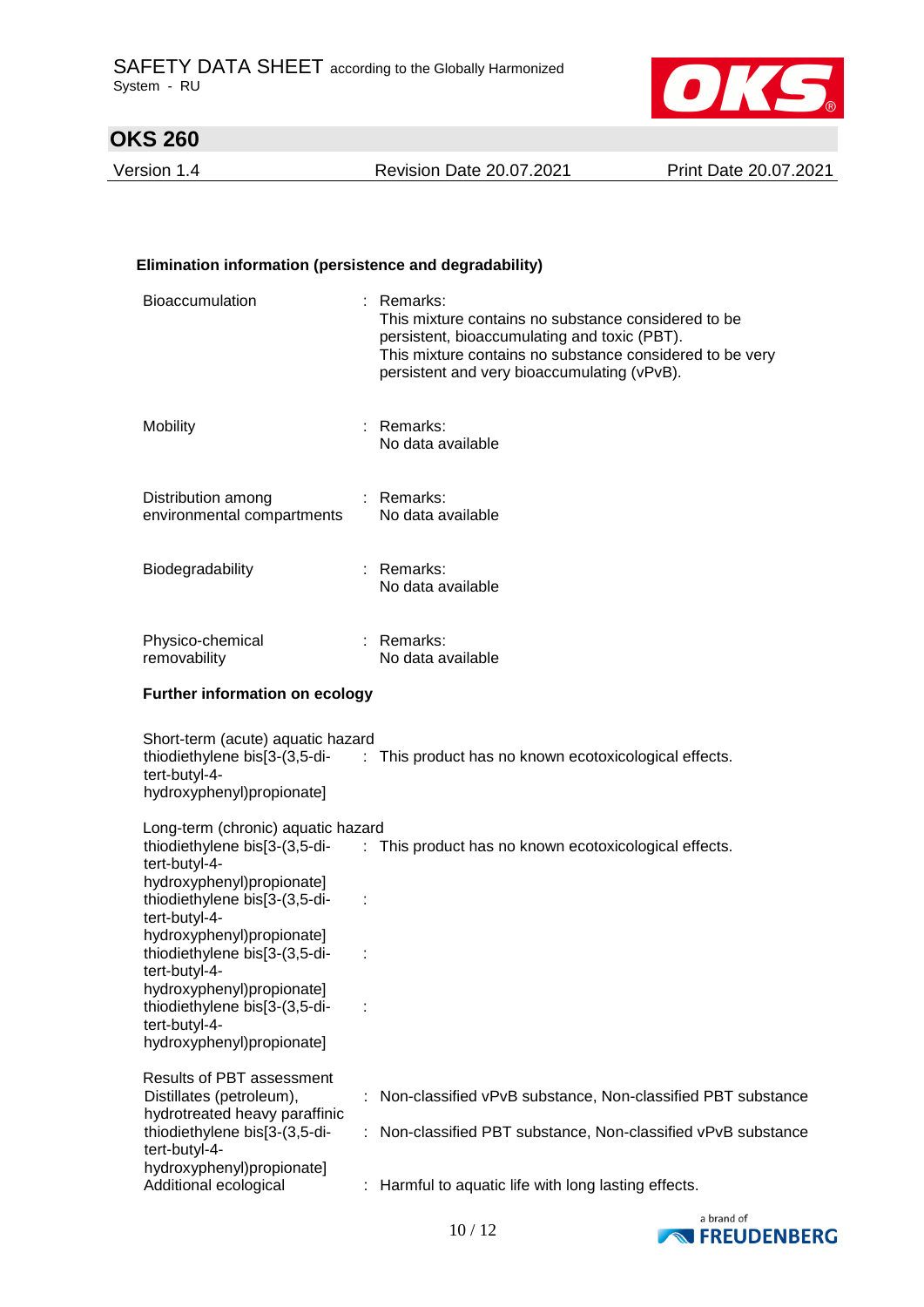

Version 1.4 Revision Date 20.07.2021 Print Date 20.07.2021

information

| 13. Disposal considerations |                                                                                                                                                                                                                    |
|-----------------------------|--------------------------------------------------------------------------------------------------------------------------------------------------------------------------------------------------------------------|
| Product                     | The product should not be allowed to enter drains, water<br>courses or the soil.<br>Do not dispose of with domestic refuse.<br>Dispose of as hazardous waste in compliance with local and<br>national regulations. |
| Contaminated packaging      | Packaging that is not properly emptied must be disposed of as<br>÷.<br>the unused product.<br>Dispose of waste product or used containers according to local<br>regulations.                                       |

## **14. Transport information**

### **ADR**

Not dangerous goods

## **IATA**

Not dangerous goods

## **IMDG**

Not dangerous goods

## **RID**

Not dangerous goods

Other information : No special precautions required.

### **15. Regulatory information**

### **16. Other information**

**Further information**